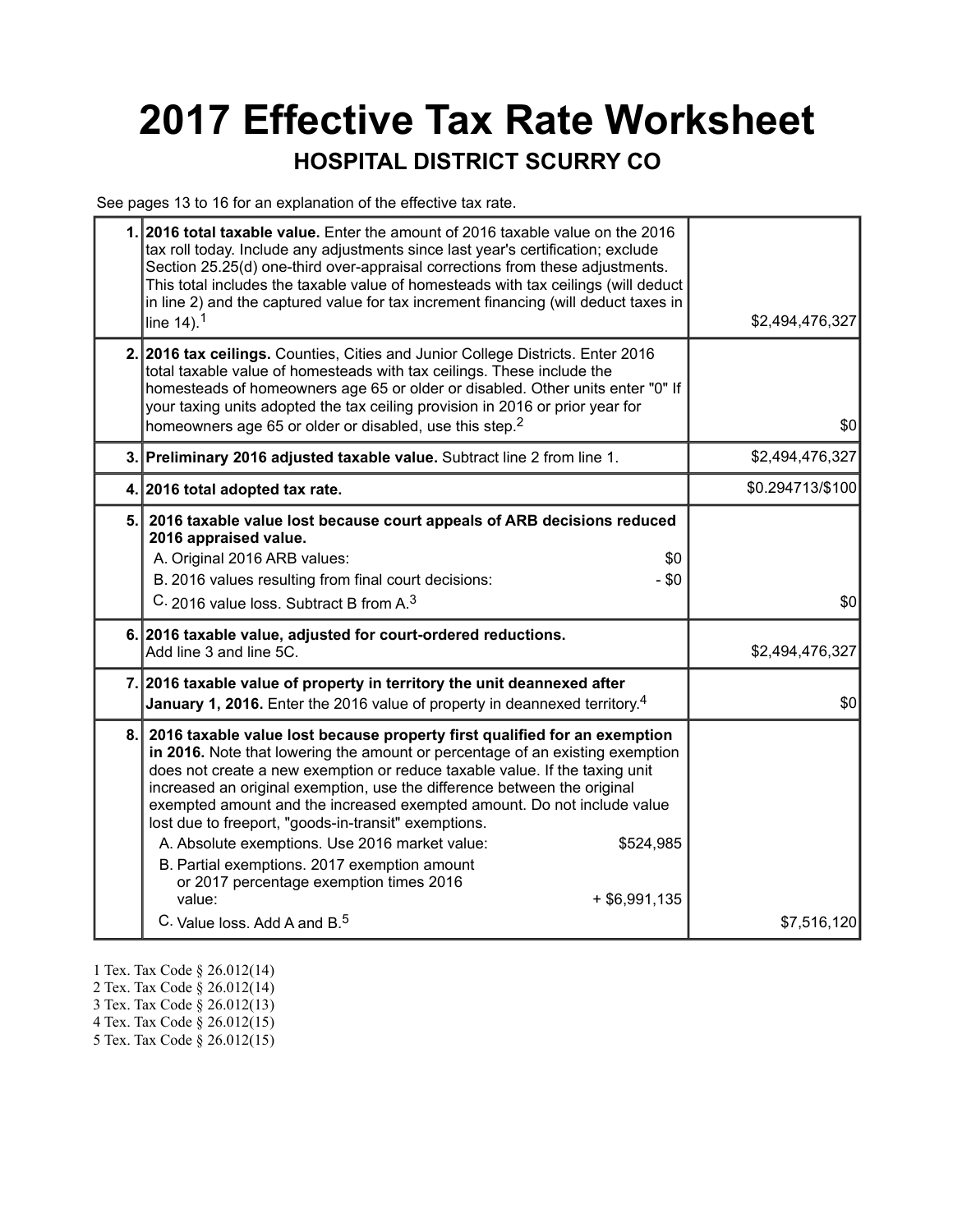### **2017 Effective Tax Rate Worksheet (continued) HOSPITAL DISTRICT SCURRY CO**

| 9. | 2016 taxable value lost because property first qualified for agricultural<br>appraisal (1-d or 1-d-1), timber appraisal, recreational/scenic appraisal or<br>public access airport special appraisal in 2017. Use only those properties<br>that first qualified in 2017; do not use properties that qualified in 2016.<br>A. 2016 market value:<br>\$125,081<br>$-$ \$3,423<br>B. 2017 productivity or special appraised value:<br>C. Value loss, Subtract B from A. <sup>6</sup> | \$121,658       |
|----|-----------------------------------------------------------------------------------------------------------------------------------------------------------------------------------------------------------------------------------------------------------------------------------------------------------------------------------------------------------------------------------------------------------------------------------------------------------------------------------|-----------------|
|    | 10. Total adjustments for lost value. Add lines 7, 8C and 9C.                                                                                                                                                                                                                                                                                                                                                                                                                     | \$7,637,778     |
|    | 11. 2016 adjusted taxable value. Subtract line 10 from line 6.                                                                                                                                                                                                                                                                                                                                                                                                                    | \$2,486,838,549 |
|    | 12. Adjusted 2016 taxes. Multiply line 4 by line 11 and divide by \$100.                                                                                                                                                                                                                                                                                                                                                                                                          | \$7,329,036     |
|    | 13. Taxes refunded for years preceding tax year 2016. Enter the amount of<br>taxes refunded by the taxing unit for tax years preceding tax year 2016. Types<br>of refunds include court decisions, Tax Code § 25.25(b) and (c) corrections and<br>Tax Code § 31.11 payment errors. Do not include refunds for tax year 2016.<br>This line applies only to tax years preceding tax year 2016. <sup>7</sup>                                                                         | \$4,427         |
|    | 14. Taxes in tax increment financing (TIF) for tax year 2016. Enter the amount of<br>taxes paid into the tax increment fund for a reinvestment zone as agreed by the<br>taxing unit. If the unit has no 2017 captured appraised value in Line 16D, enter<br>$"0"$ . <sup>8</sup>                                                                                                                                                                                                  | \$0             |
|    | 15. Adjusted 2016 taxes with refunds and TIF adjustment. Add lines 12 and 13,<br>subtract line 14.9                                                                                                                                                                                                                                                                                                                                                                               | \$7,333,463     |
|    | 16. Total 2017 taxable value on the 2017 certified appraisal roll today. This<br>value includes only certified values and includes the total taxable value of<br>homesteads with tax ceilings (will deduct in line 18). These homesteads<br>includes homeowners age 65 or older or disabled. <sup>10</sup><br>A. Certified values only:<br>\$2,514,146,103<br>B. Counties: Include railroad rolling stock<br>values certified by the Comptroller's office:<br>$+$ \$0             |                 |

6 Tex. Tax Code § 26.012(15) 7 Tex. Tax Code § 26.012(13) 8 Tex. Tax Code § 26.03(c) 9 Tex. Tax Code § 26.012(13) 10 Tex. Tax Code § 26.012(15)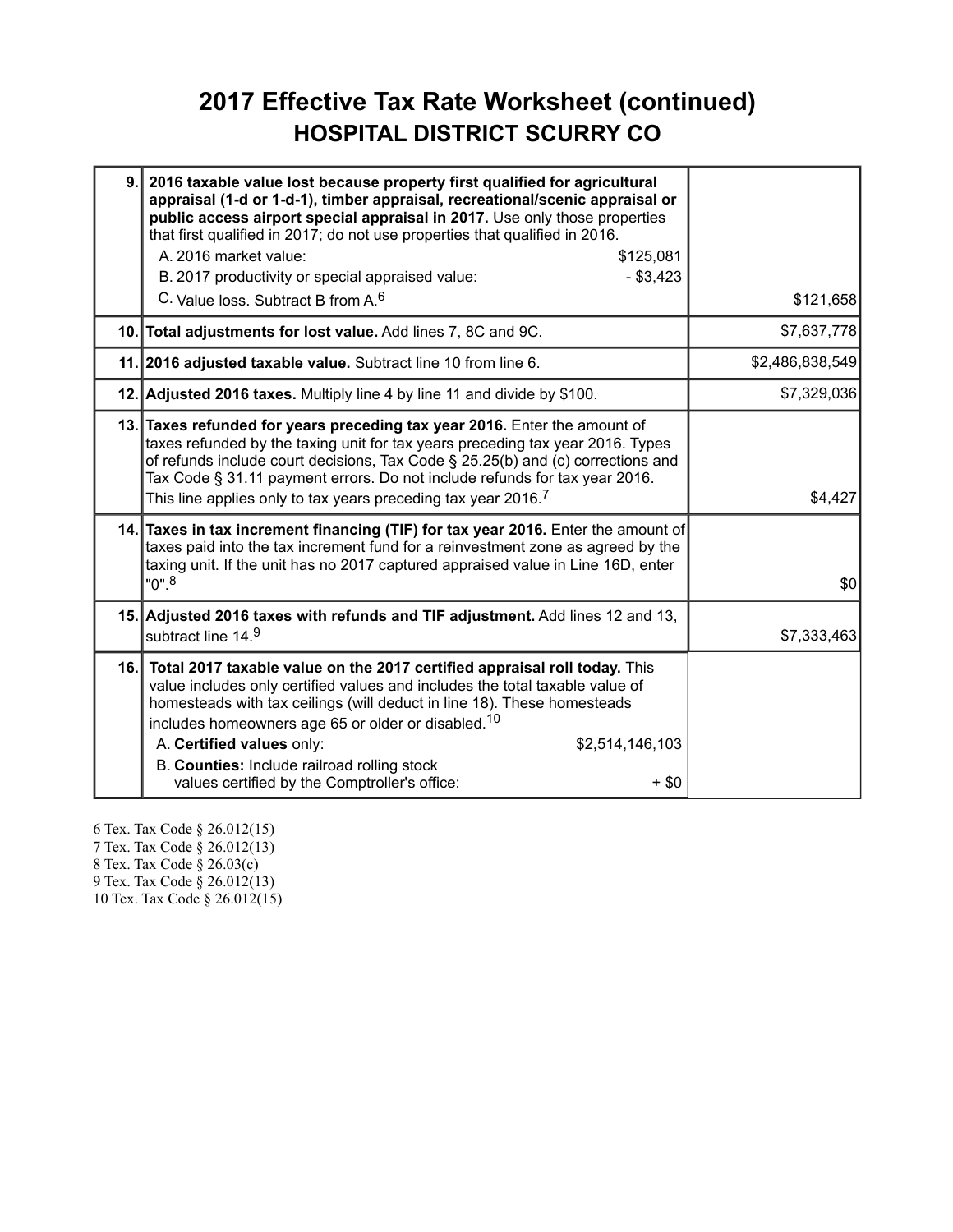### **2017 Effective Tax Rate Worksheet (continued) HOSPITAL DISTRICT SCURRY CO**

| 16.<br>$\text{(cont.)}$ | C. Pollution control exemption: Deduct the value<br>of property exempted for the current tax year for<br>$-$ \$0<br>the first time as pollution control property:<br>D. Tax increment financing: Deduct the 2017<br>captured appraised value of property taxable by a<br>taxing unit in a tax increment financing zone for<br>which the 2017 taxes will be deposited into the tax<br>increment fund. Do not include any new property<br>value that will be included in line 21 below. <sup>11</sup><br>$- $0$<br>E. Total 2017 value. Add A and B, then subtract C<br>and D.                                                                                                                                                                                                                                                                                                                                                                                                                                                                                                                                                                                                                                                                                                            | \$2,514,146,103 |
|-------------------------|-----------------------------------------------------------------------------------------------------------------------------------------------------------------------------------------------------------------------------------------------------------------------------------------------------------------------------------------------------------------------------------------------------------------------------------------------------------------------------------------------------------------------------------------------------------------------------------------------------------------------------------------------------------------------------------------------------------------------------------------------------------------------------------------------------------------------------------------------------------------------------------------------------------------------------------------------------------------------------------------------------------------------------------------------------------------------------------------------------------------------------------------------------------------------------------------------------------------------------------------------------------------------------------------|-----------------|
| 17.1                    | Total value of properties under protest or not included on certified<br>appraisal roll. <sup>12</sup><br>A. 2017 taxable value of properties under<br>protest. The chief appraiser certifies a list of<br>properties still under ARB protest. The list shows<br>the appraisal district's value and the taxpayer's<br>claimed value, if any or an estimate of the value if<br>the taxpayer wins. For each of the properties<br>under protest, use the lowest of these values.<br>Enter the total value. <sup>13</sup><br>\$9,627,070<br>B. 2017 value of properties not under protest or<br>included on certified appraisal roll. The chief<br>appraiser gives taxing units a list of those taxable<br>properties that the chief appraiser knows about<br>but are not included at appraisal roll certification.<br>These properties also are not on the list of<br>properties that are still under protest. On this list<br>of properties, the chief appraiser includes the<br>market value, appraised value and exemptions<br>for the preceding year and a reasonable estimate<br>of the market value, appraised value and<br>exemptions for the current year. Use the lower<br>market, appraised or taxable value (as<br>appropriate). Enter the total value. <sup>14</sup><br>$+$ \$0 |                 |

11 Tex. Tax Code § 26.03(c)

12 Tex. Tax Code § 26.01(c)

13 Tex. Tax Code § 26.04 and 26.041

14 Tex. Tax Code § 26.04 and 26.041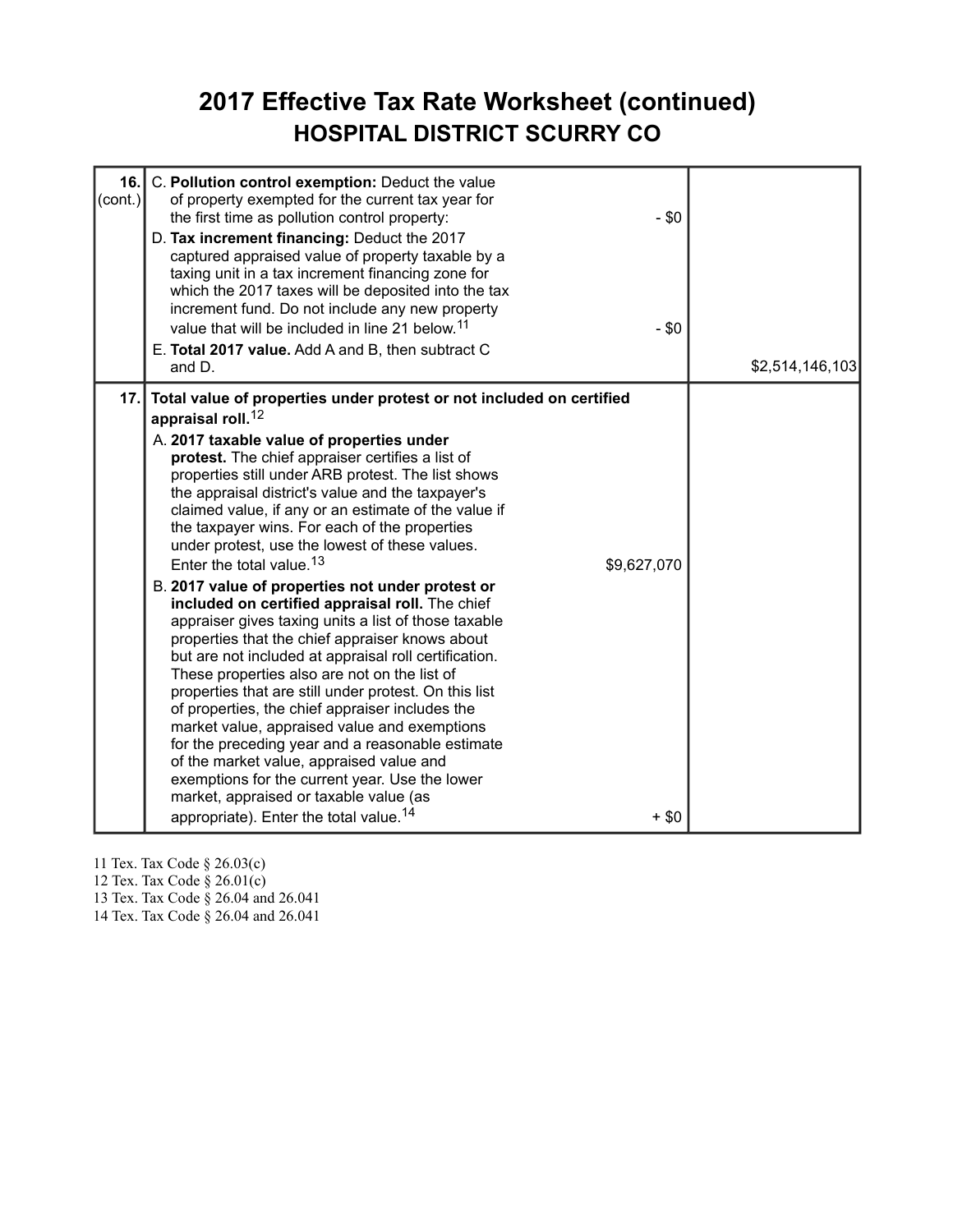### **2017 Effective Tax Rate Worksheet (continued) HOSPITAL DISTRICT SCURRY CO**

| 17.<br>(cont.) | C. Total value under protest or not certified. Add<br>A and B.                                                                                                                                                                                                                                                                                                                                                                                                                                                                                                                                                                                 | \$9,627,070     |
|----------------|------------------------------------------------------------------------------------------------------------------------------------------------------------------------------------------------------------------------------------------------------------------------------------------------------------------------------------------------------------------------------------------------------------------------------------------------------------------------------------------------------------------------------------------------------------------------------------------------------------------------------------------------|-----------------|
|                | 18. 2017 tax ceilings. Counties, cities and junior colleges enter 2017 total taxable<br>value of homesteads with tax ceilings. These include the homesteads of<br>homeowners age 65 or older or disabled. Other taxing units enter "0". If your<br>taxing units adopted the tax ceiling provision in 2016 or prior year for<br>homeowners age 65 or older or disabled, use this step. <sup>15</sup>                                                                                                                                                                                                                                            | \$0             |
|                | 19. 2017 total taxable value. Add lines 16E and 17C. Subtract line 18.                                                                                                                                                                                                                                                                                                                                                                                                                                                                                                                                                                         | \$2,523,773,173 |
|                | 20. Total 2017 taxable value of properties in territory annexed after January 1,<br>2008. Include both real and personal property. Enter the 2017 value of property<br>in territory annexed. <sup>16</sup>                                                                                                                                                                                                                                                                                                                                                                                                                                     | \$0             |
|                | 21. Total 2017 taxable value of new improvements and new personal property<br>located in new improvements. New means the item was not on the appraisal<br>roll in 2016. An improvement is a building, structure, fixture or fence erected on<br>or affixed to land. New additions to existing improvements may be included if<br>the appraised value can be determined. New personal property in a new<br>improvement must have been brought into the taxing unit after January 1, 2016<br>and be located in a new improvement. New improvements do include property<br>on which a tax abatement agreement has expired for 2017. <sup>17</sup> | \$13,036,828    |
|                | 22. Total adjustments to the 2017 taxable value. Add lines 20 and 21.                                                                                                                                                                                                                                                                                                                                                                                                                                                                                                                                                                          | \$13,036,828    |
|                | 23. 2017 adjusted taxable value. Subtract line 22 from line 19.                                                                                                                                                                                                                                                                                                                                                                                                                                                                                                                                                                                | \$2,510,736,345 |
|                | 24. 2017 effective tax rate. Divide line 15 by line 23 and multiply by \$100. <sup>18</sup>                                                                                                                                                                                                                                                                                                                                                                                                                                                                                                                                                    | \$0.2920/\$100  |
|                | 25. COUNTIES ONLY. Add together the effective tax rates for each type of tax the<br>county levies. The total is the 2017 county effective tax rate. <sup>19</sup>                                                                                                                                                                                                                                                                                                                                                                                                                                                                              |                 |
|                | <b>Fund Name</b><br><b>Tax Rate</b><br>${field36.1}$<br>${field36.2}$                                                                                                                                                                                                                                                                                                                                                                                                                                                                                                                                                                          | $$$ /\$100      |

15 Tex. Tax Code § 26.012(6)

16 Tex. Tax Code § 26.012(17)

17 Tex. Tax Code § 26.012(17)

18 Tex. Tax Code § 26.04(c)

19 Tex. Tax Code § 26.04(d)

A county, city or hospital district that adopted the additional sales tax in November 2016 or in May 2017 must adjust its effective tax rate. *The Additional Sales Tax Rate Worksheet* on page 39 sets out this adjustment. Do not forget to complete the *Additional Sales Tax Rate Worksheet* if the taxing unit adopted the additional sales tax on these dates.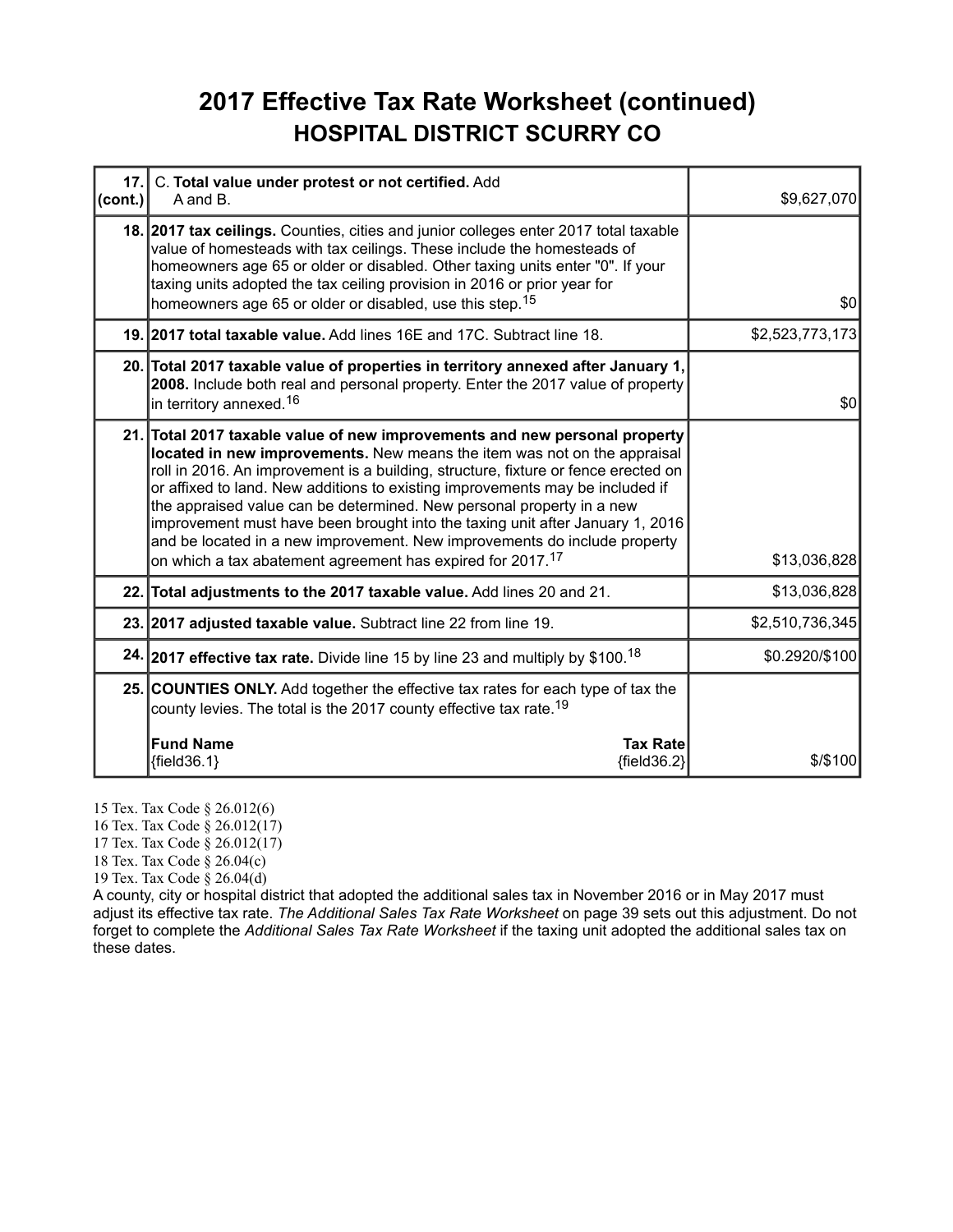# **2017 Rollback Tax Rate Worksheet**

### **HOSPITAL DISTRICT SCURRY CO**

See pages 17 to 21 for an explanation of the rollback tax rate.

| 26. 2016 maintenance and operations (M&O) tax rate.                                                                                                                                                                                                                                                                                                                                                                                                                                                                                                                                                                                                                                                                                                                                                                                                                                                                                                                                                                                                                                                                                                                                                                                                                                                                                 |                                              | \$0.280304/\$100 |
|-------------------------------------------------------------------------------------------------------------------------------------------------------------------------------------------------------------------------------------------------------------------------------------------------------------------------------------------------------------------------------------------------------------------------------------------------------------------------------------------------------------------------------------------------------------------------------------------------------------------------------------------------------------------------------------------------------------------------------------------------------------------------------------------------------------------------------------------------------------------------------------------------------------------------------------------------------------------------------------------------------------------------------------------------------------------------------------------------------------------------------------------------------------------------------------------------------------------------------------------------------------------------------------------------------------------------------------|----------------------------------------------|------------------|
| 27. 2016 adjusted taxable value. Enter the amount from line 11.                                                                                                                                                                                                                                                                                                                                                                                                                                                                                                                                                                                                                                                                                                                                                                                                                                                                                                                                                                                                                                                                                                                                                                                                                                                                     |                                              | \$2,486,838,549  |
| 2016 M&O taxes.<br>28.<br>A. Multiply line 26 by line 27 and divide by \$100.<br>B. Cities, counties and hospital districts with<br>additional sales tax: Amount of additional sales<br>tax collected and spent on M&O expenses in<br>2016. Enter amount from full year's sales tax<br>revenue spent for M&O in 2016 fiscal year, if any.<br>Other units, enter "0." Counties exclude any<br>amount that was spent for economic development<br>grants from the amount of sales tax spent.<br>C. Counties: Enter the amount for the state criminal<br>justice mandate. If second or later year, the<br>amount is for increased cost above last year's<br>amount. Other units, enter "0."<br>D. Transferring function: If discontinuing all of a<br>department, function or activity and transferring it<br>to another unit by written contract, enter the<br>amount spent by the unit discontinuing the<br>function in the 12 months preceding the month of<br>this calculation. If the unit did not operate this<br>function for this 12-month period, use the amount<br>spent in the last full fiscal year in which the unit<br>operated the function. The unit discontinuing the<br>function will subtract this amount in H below. The<br>unit receiving the function will add this amount in<br>H below. Other units, enter "0." | \$6,970,707<br>$+$ \$0<br>$+$ \$0<br>+/- \$0 |                  |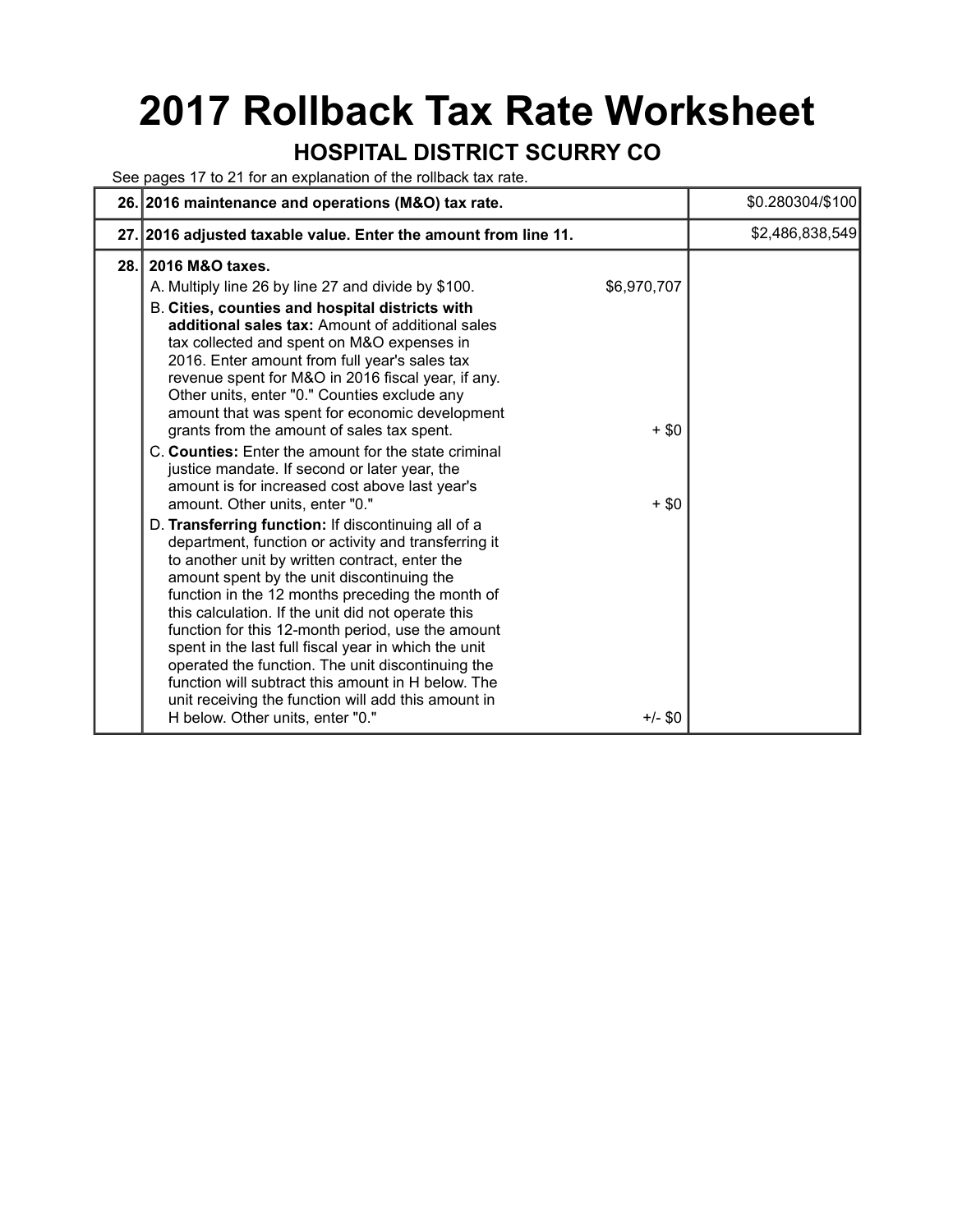### **2017 Rollback Tax Rate Worksheet (continued) HOSPITAL DISTRICT SCURRY CO**

| 28.<br>(cont.) | E. Taxes refunded for years preceding tax year<br>2016: Enter the amount of M&O taxes refunded<br>during the last budget year for tax years<br>preceding tax year 2016. Types of refunds<br>include court decisions, Section 25.25(b) and (c)<br>corrections and Section 31.11 payment errors. Do<br>not include refunds for tax year 2016. This line<br>applies only to tax years preceding tax year 2016.<br>$+$ \$4,427<br>F. Enhanced indigent health care expenditures:<br>Enter the increased amount for the current year's<br>enhanced indigent health care expenditures<br>above the preceding tax year's enhanced indigent<br>health care expenditures, less any state<br>assistance.<br>$+$ \$0<br>G. Taxes in tax increment financing (TIF): Enter<br>the amount of taxes paid into the tax increment<br>fund for a reinvestment zone as agreed by the<br>taxing unit. If the unit has no 2017 captured<br>appraised value in Line 16D, enter "0."<br>$- $0$<br>H. Adjusted M&O Taxes. Add A, B, C, E and F. For<br>unit with D, subtract if discontinuing function and<br>add if receiving function. Subtract G. | \$6,975,134     |
|----------------|------------------------------------------------------------------------------------------------------------------------------------------------------------------------------------------------------------------------------------------------------------------------------------------------------------------------------------------------------------------------------------------------------------------------------------------------------------------------------------------------------------------------------------------------------------------------------------------------------------------------------------------------------------------------------------------------------------------------------------------------------------------------------------------------------------------------------------------------------------------------------------------------------------------------------------------------------------------------------------------------------------------------------------------------------------------------------------------------------------------------------|-----------------|
|                | 29. 2017 adjusted taxable value.<br>Enter line 23 from the Effective Tax Rate Worksheet.                                                                                                                                                                                                                                                                                                                                                                                                                                                                                                                                                                                                                                                                                                                                                                                                                                                                                                                                                                                                                                     | \$2,510,736,345 |
|                | 30. 2017 effective maintenance and operations rate.<br>Divide line 28H by line 29 and multiply by \$100.                                                                                                                                                                                                                                                                                                                                                                                                                                                                                                                                                                                                                                                                                                                                                                                                                                                                                                                                                                                                                     | \$0.2778/\$100  |
|                | 31. 2017 rollback maintenance and operation rate.<br>Multiply line 30 by 1.08. (See lines 49 to 52 for additional rate for pollution<br>control expenses.                                                                                                                                                                                                                                                                                                                                                                                                                                                                                                                                                                                                                                                                                                                                                                                                                                                                                                                                                                    | \$0.3000/\$100  |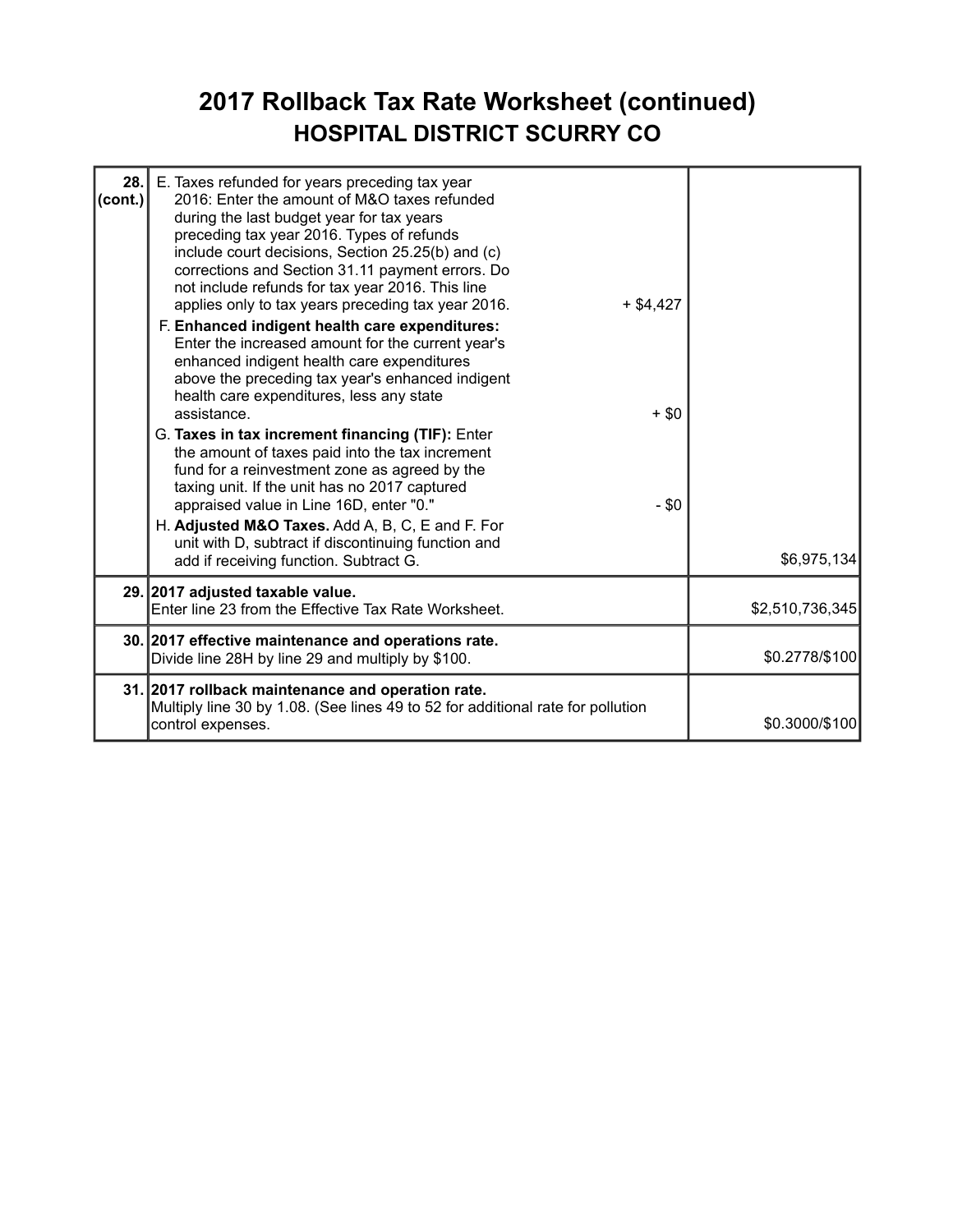### **2017 Rollback Tax Rate Worksheet (continued) HOSPITAL DISTRICT SCURRY CO**

| 32. | Total 2017 debt to be paid with property taxes and additional sales tax<br>revenue.<br>"Debt" means the interest and principal that will be paid on debts that:<br>(1) are paid by property taxes,<br>(2) are secured by property taxes,<br>(3) are scheduled for payment over a period longer than one year and                                                                                                                                                                       |                 |
|-----|----------------------------------------------------------------------------------------------------------------------------------------------------------------------------------------------------------------------------------------------------------------------------------------------------------------------------------------------------------------------------------------------------------------------------------------------------------------------------------------|-----------------|
|     | (4) are not classified in the unit's budget as M&O expenses.<br>A: Debt also includes contractual payments to other<br>taxing units that have incurred debts on behalf of<br>this taxing unit, if those debts meet the four<br>conditions above. Include only amounts that will be<br>paid from property tax revenue. Do not include<br>appraisal district budget payments. List the debt in<br>Schedule B: Debt Service.<br>\$371,700<br>B: Subtract unencumbered fund amount used to |                 |
|     | reduce total debt.<br>-\$0                                                                                                                                                                                                                                                                                                                                                                                                                                                             |                 |
|     | C: Subtract amount paid from other resources.<br>$-\$0$                                                                                                                                                                                                                                                                                                                                                                                                                                |                 |
|     | D: Adjusted debt. Subtract B and C from A.                                                                                                                                                                                                                                                                                                                                                                                                                                             | \$371,700       |
|     | 33. Certified 2016 excess debt collections. Enter the amount certified by the<br>collector.                                                                                                                                                                                                                                                                                                                                                                                            | \$0             |
|     | 34. Adjusted 2017 debt. Subtract line 33 from line 32.                                                                                                                                                                                                                                                                                                                                                                                                                                 | \$371,700       |
|     | 35. Certified 2017 anticipated collection rate. Enter the rate certified by the<br>collector. If the rate is 100 percent or greater, enter 100 percent.                                                                                                                                                                                                                                                                                                                                | 100.000000%     |
|     | 36. 2017 debt adjusted for collections. Divide line 34 by line 35.                                                                                                                                                                                                                                                                                                                                                                                                                     | \$371,700       |
|     | 37. 2017 total taxable value. Enter the amount on line 19.                                                                                                                                                                                                                                                                                                                                                                                                                             | \$2,523,773,173 |
|     | 38. 2017 debt tax rate. Divide line 36 by line 37 and multiply by \$100.                                                                                                                                                                                                                                                                                                                                                                                                               | \$0.0147/\$100  |
|     | 39. 2017 rollback tax rate. Add lines 31 and 38.                                                                                                                                                                                                                                                                                                                                                                                                                                       | \$0.3147/\$100  |
|     | 40. COUNTIES ONLY. Add together the rollback tax rates for each type of tax the<br>county levies. The total is the 2017 county rollback tax rate.                                                                                                                                                                                                                                                                                                                                      |                 |
|     | <b>Fund Name</b><br><b>Tax Rate</b><br>${field65.1}$<br>${fields2}$                                                                                                                                                                                                                                                                                                                                                                                                                    | $$$ /\$100      |

A taxing unit that adopted the additional sales tax must complete the lines for the *Additional Sales Tax Rate*. A taxing unit seeking additional rollback protection for pollution control expenses completes the *Additional Rollback Protection for Pollution Control*.